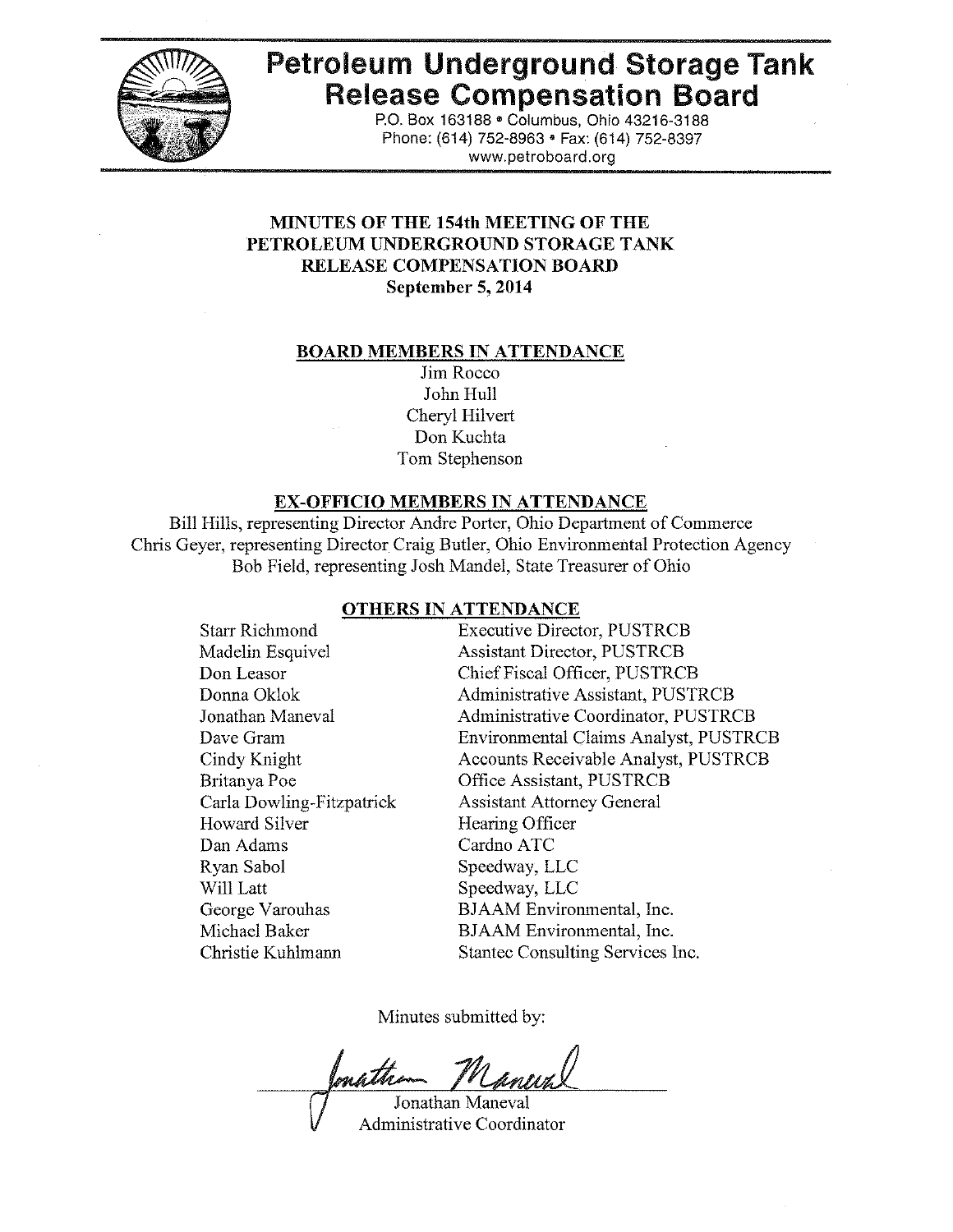## **Call to Order:**

Immediately following the 10:00 a.m. public hearing regarding the Board's proposed rule actions, Chairman Rocco convened the one hundred fifty-fourth meeting of the Petroleum Underground Storage Tank Release Compensation Board on Friday, September 5, 2014.

The following members were in attendance: Jim Rocco; John Hull; Cheryl Hilvert; Don Kuchta; Tom Stephenson; Bill Hills, representing Director Andre Porter, Ohio Department of Commerce; Chris Geyer, representing Director Craig Butler, Ohio Environmental Protection Agency; and Bob Field, representing Josh Mandel, State Treasurer of Ohio.

The following member was not in attendance: Stephen Hightower.

### **Minutes:**

Chairman Rocco asked if there were any comments or questions regarding the minutes from the June 16, 2014 Board meeting, and there were none. Vice-Chairman Hull moved to approve the minutes. Mr. Hills seconded. A vote was taken and all members voted in the affirmative. The minutes were approved as presented.

### **Election of Officers and Committee Member Appointments:**

Chairman Rocco requested motions from the floor for the nomination of officers for the upcoming year. Mayor Kuchta moved to dispense with the nominations and declare Chairman Rocco and Vice-Chairman Hull the nominees for their respective offices. Mr. Stephenson seconded. A vote was taken and all members voted in the affirmative.

Ms. Hilvert made a motion to re-elect both Chairman Rocco and Vice-Chairman Hull to their respective offices. Mayor Kuchta seconded. A vote was taken and all members voted in the affirmative. The motion passed.

### *Finance Committee*

Chairman Rocco stated the Chairman and Vice Chairman serve on the Finance Committee. Chairman Rocco asked Mr. Stephenson to join the Finance Committee and he agreed. The Finance Committee members are Chairman Rocco, Vice-Chairman Hull and Mr. Stephenson.

### *Rules Committee*

Chairman Rocco asked Mayor Kuchta, Mr. Geyer and Ms. Hilvert to serve on the Rules Committee and all agreed. The Rules Committee members are Mayor Kuchta, Mr. Geyer and Ms. Hilvert. Chairman Rocco and Vice-Chairman Hull will work on the committee in an ad hoc capacity.

### *2015 Meeting Dates*

Chairman Rocco set the following 2015 meeting dates: January 14, February 11 (tentative), March 11, June 10, September 9, and November 18. All meetings begin at 10:00 a.m.

### **BUSTR Report:**

Chairman Rocco called upon Bill Hills, Bureau Chief, to present the Bureau of Underground Storage Tank Regulations (BUSTR) report.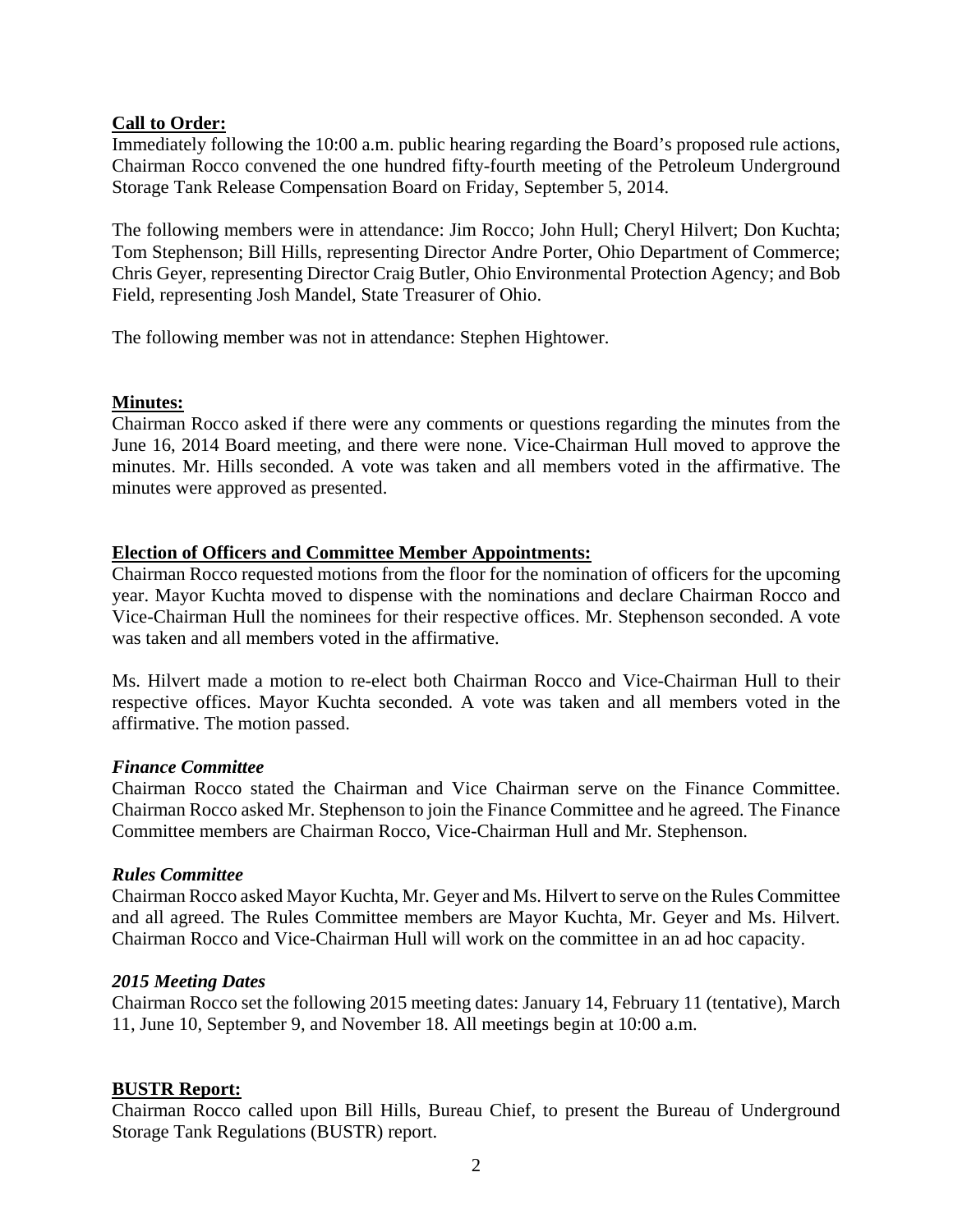Mr. Hills reported that an attorney position and a clerk position have been funded and posted but are in a holding pattern with the Office of Human Resources.

Mr. Hills said the final review of the Revolving Loan Fund Program Application was completed, and the application was available on BUSTR's website. This fund will provide financing to political subdivisions, such as government entities and community improvement corporations, for the removal of abandoned underground storage tank systems. He said the review of applications would start in the late fall, and monies would be disbursed beginning in January 2015. Mr. Hills pointed out that in order to qualify for the funding, the political subdivision cannot meet the definition of a responsible person for the subject underground storage tanks (USTs).

Mr. Hills said the responsible party search program had been completed successfully. This program was used to identify UST owners and operators that are responsible for the investigation and cleanup of petroleum releases from USTs. He said the search results were being summarized and forwarded to BUSTR for review, and noted that more responsible party searches would be performed in the current fiscal year.

Mr. Hills said the UST grant program which covers the field inspector and release prevention section of BUSTR, received a 12% cut in funding. He said that BUSTR was adjusting for this funding cut by not filling a vacant field inspector position, and by not purchasing new vehicles.

Mr. Hills reported that two BUSTR supervisors attended the U.S. EPA Region 5 All-States meeting in Chicago. He noted that Region 5 provided no projections about program funding allocations for the upcoming fiscal years. He said the funding would ultimately be dependent upon appropriations approved by Congress.

Mr. Hills reported for the week ending August 23, 2014, there were 55 new inspections performed for a total of 3,553 inspections for the three-year inspection cycle ending June 30, 2016. He said that nine NFAs (no further actions) were generated during this same time period for a total of 534 for the grant cycle ending September 30, 2014. He said BUSTR anticipates meeting the targets set by the U.S. EPA for the grant cycle.

Mr. Hills stated that, as of August 23, 2014, there were 21,890 registered USTs, and roughly 3,700 owners of 7,445 registered facilities.

### **Financial Report:**

Chairman Rocco called upon Don Leasor, Chief Fiscal Officer, to present the financial reports.

# *Audit Update*

Mr. Leasor said the auditors will begin the in-house portion of the audit the week of September 29. He said the audited financial statements are due to the Auditor of State by December 31, 2014, and the goal is to have the audited financial statements presented at the November Board meeting in order to meet the December deadline.

### *May, June and July Financials*

Mr. Leasor said the May, June and July financials were emailed to each member. He asked if there were any questions or concerns regarding these reports, and there were none.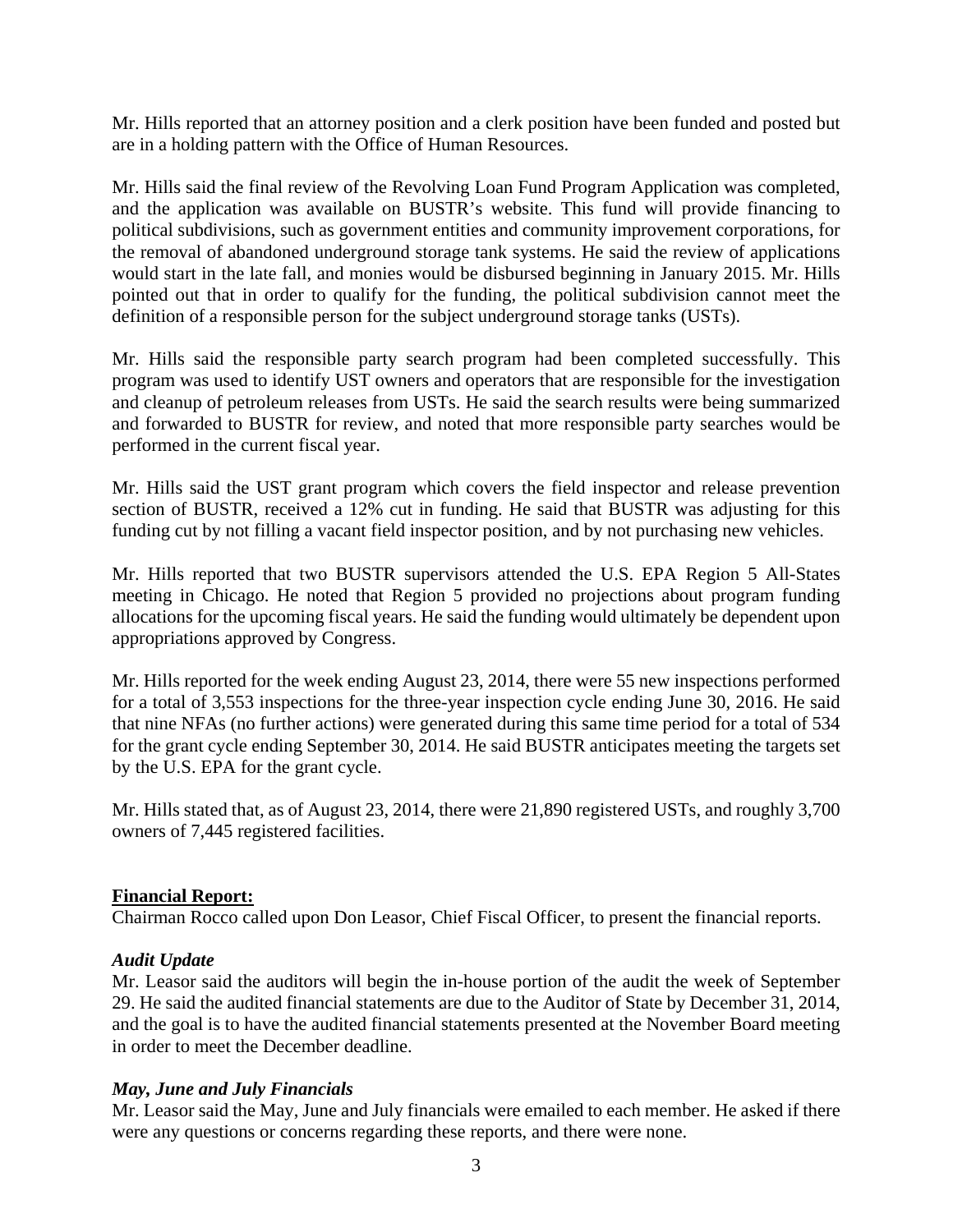Mr. Leasor reported as of September 4, 2014, the unobligated account balance is a little over \$22.5 million. He said this amount includes \$14.5 million in STAR Ohio and the \$8 million invested in US treasuries and US agency callable bonds. He said the obligated account balance for the payment of claims is just under \$7.8 million.

Mr. Leasor said tank revenues would be discussed as part of his fee statement statistics report.

Mr. Leasor said the claims expense for July was approximately \$500,000, and to date, approximately \$1,232,000 had been paid for claims for fiscal year 2015.

Mr. Leasor said the operating expenses for July were approximately \$129,000. He pointed out that as of July 31, temporary services expenses were 16% of the amount budgeted. He said this was due to the use of a temporary service employee to fill a Claims Analyst I position. He said he anticipates this temporary employee will be appointed to permanently fill the position within the month.

Mr. Leasor said telephone expenses were 12% of the budgeted amount. He said this was due to the transition to the VoIP system and the costs incurred to maintain both the VoIP and traditional landline phone services for the month of April.

Mr. Leasor said all other expenses are where they should be at this time in the fiscal year.

### *Fee Statement Statistics*

Mr. Leasor said as of September 4, 2014, the per-tank fees collected were approximately \$11.3 million, which represents 95% of the billed amount. He said between July 1, 2014 and September 4, 2014, approximately \$115,000 was collected for prior year fees, net of refunds of \$23,200.

Mr. Leasor said for program year 2014, fees for about 15,900 tanks were billed at the standard deductible (\$55,000) per-tank fee and for about 5,500 tanks at the reduced deductible (\$11,000) per-tank fee. Mr. Leasor said as of September 4, 2014, the number of tanks for which fees have been paid at the standard deductible rate is a little over 14,800 and fees for over 5,400 tanks have been paid at the reduced deductible rate. He said fees for a total of 20,266 tanks were paid by 3,157 owners. He said this compares to fees being paid for 20,301 tanks by 3,193 owners for the same period of time in the previous fiscal year.

Mr. Leasor said for the 2013 program year, fees have been paid for a total of 20,837 tanks by 3,294 owners.

Mr. Leasor stated the \$11.4 million collected to date represents 96% of the \$11.9 million budgeted for program year 2014. He said the 2014 program year's fees have been paid for 10,600 tanks, which is 98% of the tanks anticipated to be assured.

# **Compliance and Fee Assessment Report:**

Chairman Rocco called on Madelin Esquivel, Assistant Director, to present the compliance and fee assessment report.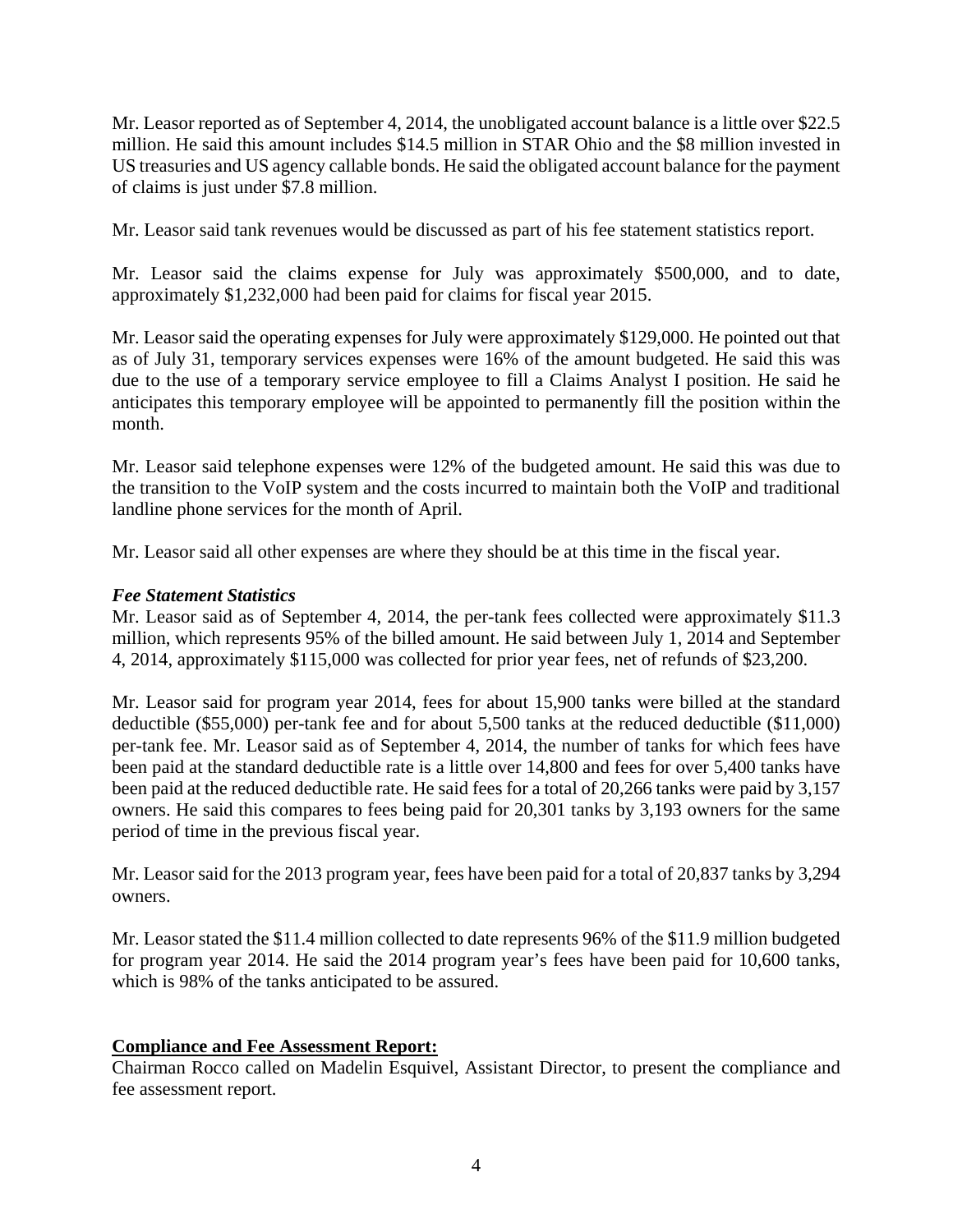Ms. Esquivel reported that \$212,530 in refunds were paid to 146 owners for the 2013 program year which ended June 30, 2014. She said a total of \$120,635 was used to offset prior years' outstanding fees. She said the combined amounts total \$333,165, which exceeds the refund goal of \$250,000 that was set for the 2013 program year.

Ms. Esquivel said as of July 31, 2014, refunds totaling \$11,450 have been paid for the 2014 program year, which began July 1, 2014. She said a total of \$1,300 was used to offset prior years' outstanding fees. She said the combined amounts represent 6% of the \$225,000 refund goal set for the 2014 program year. She said the amount of refunds pending totals \$1,334,408.

Ms. Esquivel stated for program year 2013, a total net amount of \$307,108 was collected by the Attorney General's Office and Special Counsel. She said after deducting the collection costs, a total of \$226,610 had been collected.

Ms. Esquivel said as of July 31, 2014, a net total of \$12,162 had been collected by the Attorney General's Office and Special Counsel for program year 2014.

Ms. Esquivel said since July 1, 2014, no accounts had been certified to the Attorney General's Office for collection. She said the next certification will occur in January 2015. She reported 272 accounts totaling \$1,154,822 were certified to the Attorney General's Office for collection during program year 2013.

Ms. Esquivel said six Orders Pursuant to Law are under appeal and are currently in review.

Ms. Esquivel said that three Ability to Pay Applications are pending review. The Ability to Pay program allows former UST owners experiencing financial difficulty to apply for and receive a determination of their ability to pay delinquent fees.

Ms. Esquivel reported the 2014 program year Annual Fee Assessment Statements were mailed to 3,439 owners on April 28, 2014. She said 38 fewer fee statements were mailed in comparison to the 2013 program year.

Ms. Esquivel stated that 3,226 Certificates of Coverage had been issued for program year 2013, and 2,755 Certificates had been issued thus far for program year 2014. She noted that almost all applications received for the 2014 program year had been reviewed and Certificates had been issued for those that were fully completed and received with full payment. She said the pending denial process will begin later in the month for the applications for which deficiencies were identified.

Ms. Esquivel stated that there are 55 uncashed refund checks that total \$44,045. She said there is \$59,855 in refunds pending for 54 owners from whom more information has been requested.

# **Claims Report:**

Chairman Rocco called on Donna Oklok, Claims Administrative Assistant, to present the claims report.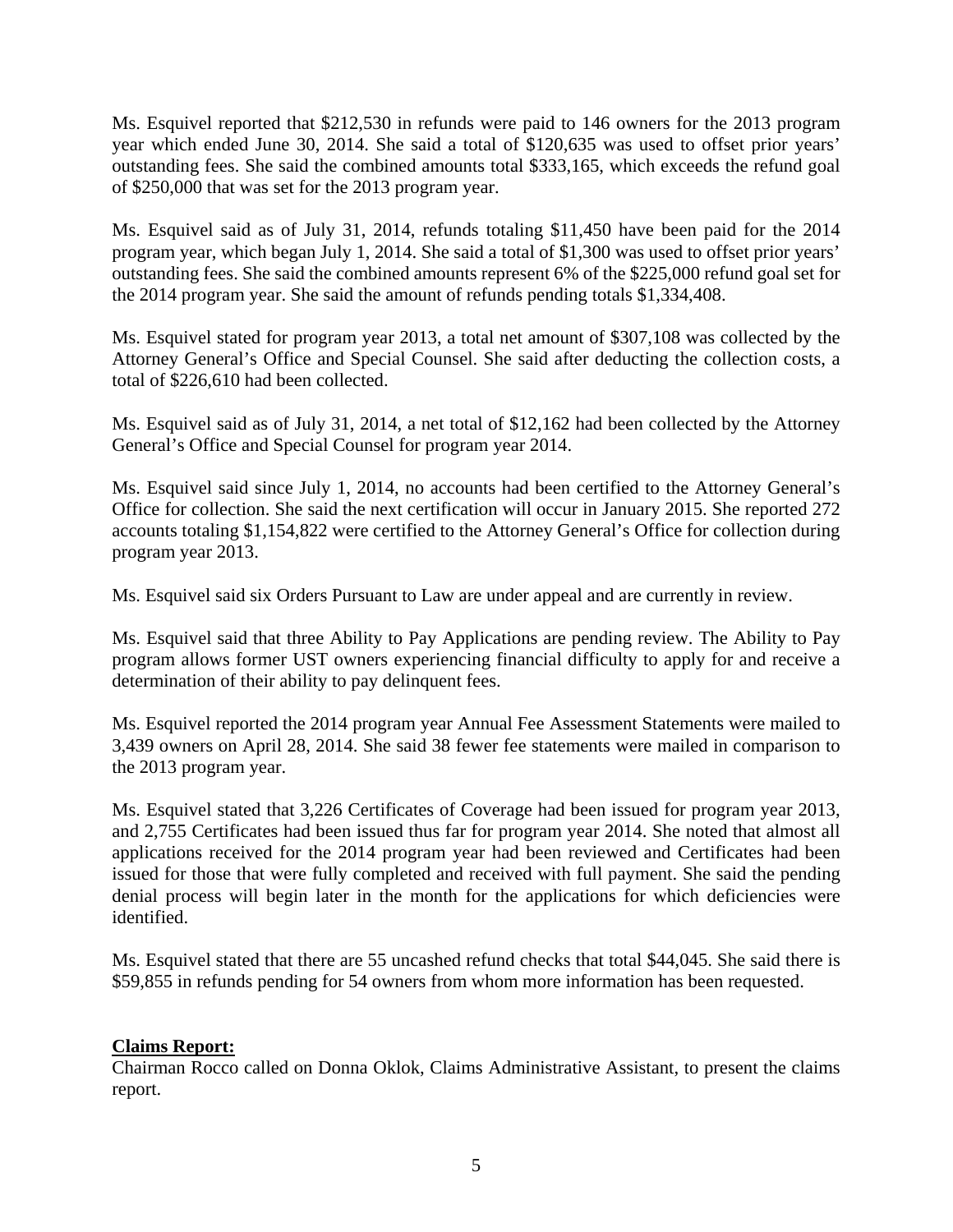Ms. Oklok said as of August 1, 2014, the current total maximum liability of in-house open claims is \$29.8 million. She said using the historical claim payout ratio of 70%, the actual anticipated claim liability of unpaid in-house claims is about \$20.9 million. She stated, as of August 1, 2014, a total of 2,231 Fund eligible sites had received no further action status with an average cleanup cost of \$129,356 per site. She pointed out that sites cleaned up exclusively under BUSTR's risk based corrective action rules (RBCA rules) had an average cleanup cost of \$71,411 per site.

Ms. Oklok said as of September 5, 2014, there were 1,659 open claims pending review; which was a decrease of 20 claims from August 1, 2014. She said as of September 5, 2014, a total of 20 claim settlement determinations were under appeal.

Ms. Oklok stated that in July 2014, the Board received 58 claims, and settled 70 claims. She said the claim settlement payment offers totaled \$563,272. She said in August, 67 claims were settled, and the claim settlement payment offer for these claims totaled \$484,975.

Ms. Oklok reported that 12 eligibility applications were received and 10 eligibility determinations were issued in July 2014. She said all 10 determinations were granting eligibility to claim against the Fund. She said as of August 1, 2014, there were 13 eligibility applications under review and three eligibility applications under appeal.

Ms. Oklok said as of August 1, 2014, 13 requests for cost pre-approval had been received in the 2014 program year, and 17 cost pre-approval notifications were issued. There are 31 cost preapproval requests currently pending review.

# **New Business:**

### *Appeal Hearing*

Chairman Rocco called upon Howard Silver, the Board's hearing officer, to present the Report and Recommendation regarding the appeal of the claim settlement determination issued to New Vulco II Oil Company.

# **Claim # 21011-0001/04/01/09-A, New Vulco II Oil Company 298 West Main Street, Lynchburg, Ohio.**

Hearing Officer Silver said the case being presented to the Board involved an appeal filed by the New Vulco II Oil Company contesting denied late filed costs.

Mr. Silver reported that on April 17, 2009, laboratory test results confirmed a release of petroleum had occurred at a site in Lynchburg, Ohio. He said following the discovery of the petroleum release, BUSTR sent correspondences to New Vulco requiring certain program tasks to be performed, and these correspondence set forth deadlines for each task to be completed. He said that New Vulco submitted a number of extension requests to BUSTR, and each of these requests was granted by BUSTR. He said eventually New Vulco met the revised deadlines for completing the program tasks. However, New Vulco did not timely file a claim reimbursement application for the reimbursement of costs associated with certain tasks.

Mr. Silver said the Board received a claim from New Vulco on November 6, 2012, claiming reimbursable costs of around \$100,000 for costs associated with a Tier 1 Source Investigation, for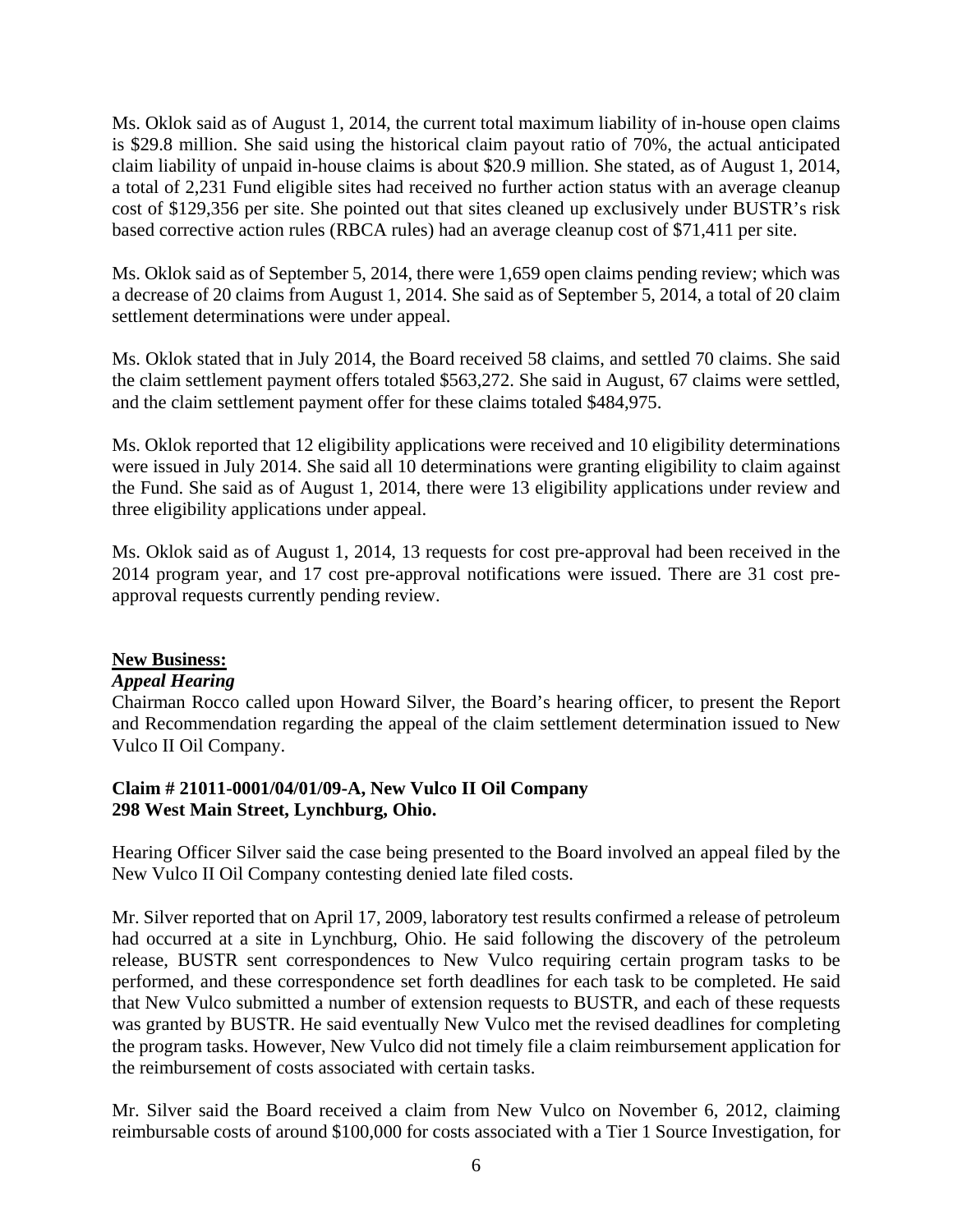Tier 1 Delineation activities, and for providing additional information requested by the State Fire Marshal. He said on July 31, 2013, the Director of the Financial Assurance Fund issued a claim settlement determination that disallowed \$45,104.97 of the claimed costs because these costs were not timely filed.

Mr. Silver said following the issuance of the determination, New Vulco filed an objection, and an appeal hearing was scheduled. However, the record hearing was waived by both New Vulco's counsel and the Board's counsel, Assistant Attorney General Carla Dowling-Fitzpatrick. He said the matter was submitted to him through stipulated facts, stipulated exhibits and written arguments.

Mr. Silver pointed out that additional claimed costs were disallowed, including \$7,800 in costs that were not pre-approved; \$4,000 for work that was not authorized by the State Fire Marshal; and \$8,100 of other audited nonreimbursable costs. He said New Vulco only objected to the costs that were disallowed as late filed.

Mr. Silver said New Vulco did not dispute that the claim filing deadlines were not met, but argued that there was no prejudice to the Board, because the costs had been anticipated and budgeted. They further argued that the claim filing deadlines are not necessary or essential for the implementation of the Fund. Mr. Silver said Ms. Dowling-Fitzpatrick argued on behalf of the Director that Ohio Revised Code § 3737.90(B)(2) grants the Board the statutory authority to adopt rules that are necessary to administer the Fund, including rules that impose claim filing deadlines. She argued that the Board has adopted rules that set forth dates from which a claim for reimbursement must be filed, and when the responsible person fails to make a timely application in accordance with these rules, the costs must be denied.

Mr. Silver said he reviewed the evidence and arguments presented and found that New Vulco did not meet the deadlines for the filing of claims for reimbursement for Tier I Source Investigation activities under the Board's rule 3737-12(D)(3); for Tier 1 Delineation activities under rule 3737- 1-12(D)(4); and for providing additional information requested by the State Fire Marshal under rule 3737-1-12(G), and based on the findings of fact and conclusions of law presented in his report, he recommended that the members of the Board uphold the Director's determination to deny the \$45,104.97 as late filed costs.

Mr. Hills moved to accept the hearing officer's recommendation; Mr. Geyer seconded. A vote was taken and all members voted in the affirmative. The motion carried.

# *Hardship Applications*

Chairman Rocco called upon Starr Richmond, Executive Director, to present the hardship applications.

Ms. Richmond stated that the Board's rule 3737-1-08 provides for an owner experiencing financial hardship to apply for hardship status with the Fund. She said granting hardship status allows for the acceleration of the review of the claims submitted by the owner. Ms. Richmond noted that granting hardship status does not increase the amount of reimbursement to the tank owner. She stated by accelerating the review of the claim, it reduces the financial burden the owner would experience if the claims were reviewed and settled in the normal course of business. She said, once granted, the hardship status remains in effect for a one-year period and at that time, the owner may reapply for hardship status.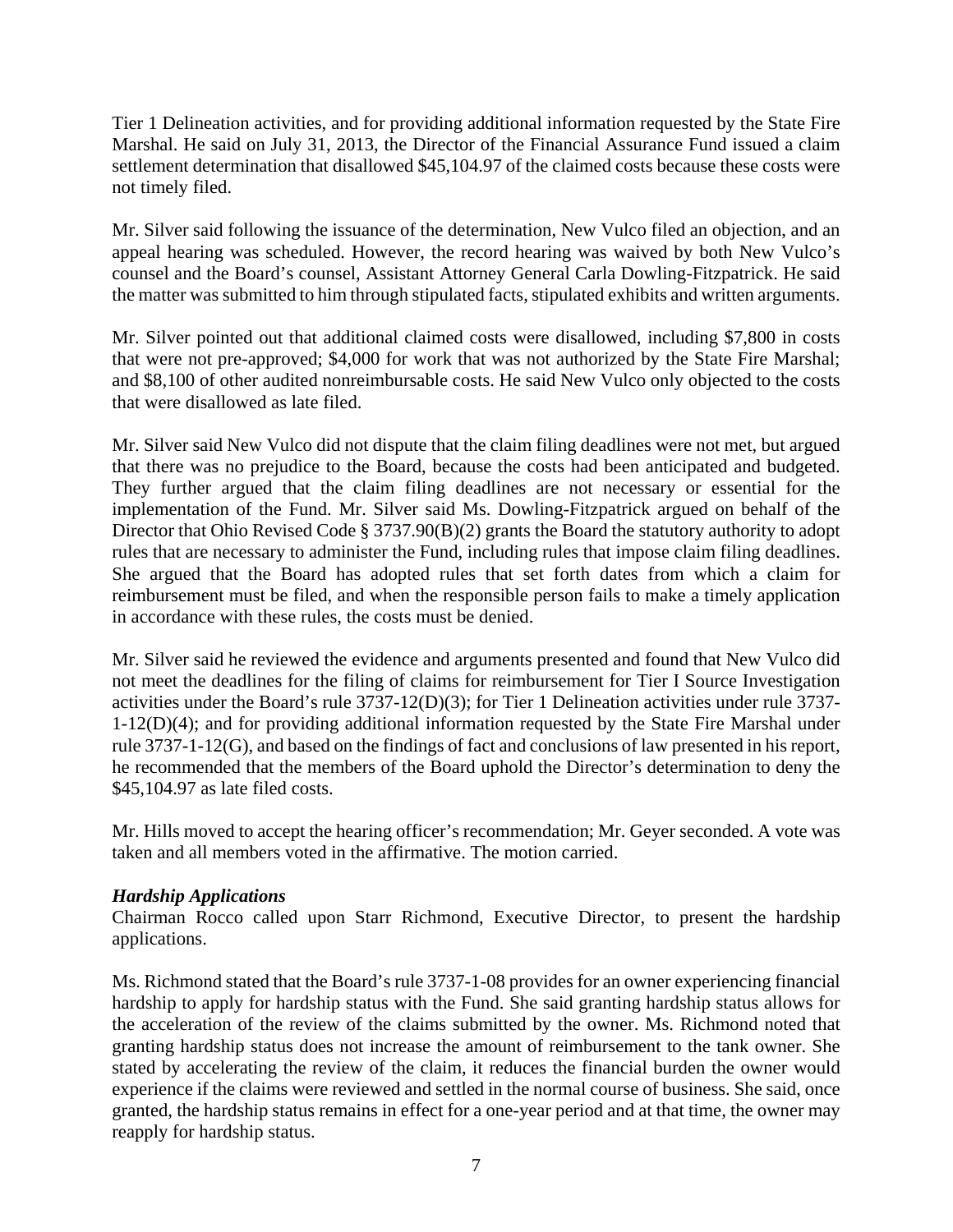Ms. Richmond stated that in determining hardship status, the application and a minimum of two years of income tax records are reviewed. She said, in addition, a U.S. Environmental Protection Agency (EPA) financial capacity test is used to evaluate the owner's cash flow and determine if the owner is able to carry debt, in which case, the owner could finance the costs of corrective actions over time.

## **Claim # 13702-0001/11/05/98, Owner – Morton Peake & Lowe**

Ms. Richmond said the partnership of Morton, Peake, and Lowe is the responsible party for a 1998 release that occurred at 802 Eleventh Street in Portsmouth. She said the underground storage tanks were removed in August 2009 and the property was sold to CVS in June 2014.

Ms. Richmond said that Ms. Morton, Ms. Peake and Ms. Lowe each shared a one-third interest in the property, and Ms. Morton is the only surviving member of the partnership. She said Chris Morton, who has power of attorney for Ms. Morton, and Kelly Carter, trustee for the Norma and Arthur Peake Living Trust, are requesting the Board grant hardship status to Ms. Morton and the Peake's trust.

Ms. Richmond stated that this is the first request for hardship status, and to date, the Fund has reimbursed \$47,000 of corrective action costs for the release. She noted in February 2014, \$300,000 was pre-approved for first-year costs associated with an air sparge/soil vapor extraction remedial action plan. She noted that there are no open claims in house.

Ms. Richmond reported that Ms. Morton has retired, and her income is from social security and a rental property. She said at the time the application was submitted, there is \$1,800 in the Peake's trust.

Ms. Richmond said based on the results of the U.S. EPA financial capacity test for retirees and the information provided in the applications, she recommended the Board approve the applications and grant hardship status to the responsible persons of this release. Vice-Chairman Hull so moved and Mayor Kuchta seconded. A vote was taken and all members voted in the affirmative. The motion carried.

**Claim # 14094-0001/09/07/11, Owner – Gas Station Enterprise, LLC d/b/a The Gas Station**  Ms. Richmond said Gas Station Enterprise, LLC is the responsible party for a 2011 release that occurred at 207 South High Street in Columbus Grove. She said Gregory Miller, a member of the LLC, has requested the Board grant hardship status. She said this is the first request for hardship status.

Ms. Richmond said a \$30,000 claim is pending review and an additional \$27,000 in corrective action costs is anticipated to be incurred within the next 12 months.

Ms. Richmond said Gas Station Enterprise, LLC sold the facility in August 2012 and provided financing to the new owner, and the payments from the purchaser of the facility total \$13,000 annually. She said that Gas Station Enterprise, LLC is still the responsible party, and has continued the corrective actions at the site.

Ms. Richmond said that Mr. Miller has retired and his current sources of income are from social security, six rental properties and the payments from the sale of the facility.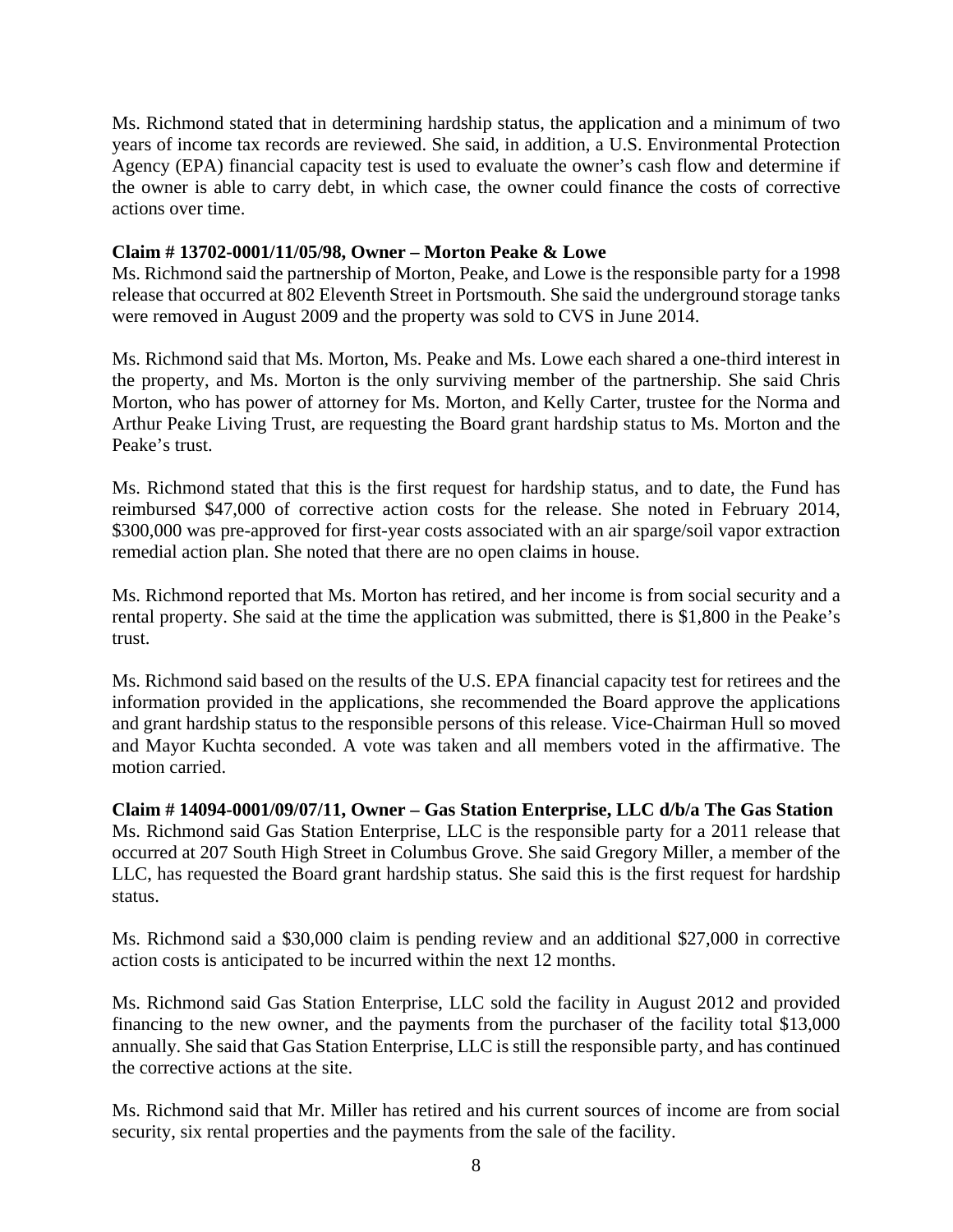Ms. Richmond said based on the hardship application and the U.S. EPA financial capacity test for retirees, Mr. Miller does not have adequate cash flow or the ability to carry additional debt in order to pay for corrective action costs.

Ms. Richmond recommended the Board approve the application and grant hardship status to Gas Station Enterprise, LLC. Vice-Chairman Hull so moved and Mr. Hills seconded. A vote was taken and all members voted in the affirmative. The motion carried.

**Claim # 18752-0001/06/11/08, Owner – Charles V. Hanrahan formerly d/b/a Chuck's Citgo**  Ms. Richmond said that Charles Hanrahan is the responsible person for a 2008 release that occurred at 3718 Lawrenceville Drive in Springfield. She said this is his fifth request for hardship status.

Ms. Richmond said to date, the Fund has reimbursed about \$357,000 to cleanup this release, and one claim with a face value of \$5,500 is pending review. She noted that based on the information provided in the hardship application, the estimated cost of corrective actions for the next year is \$128,000.

Ms. Richmond said the tanks were removed in June 2009 after the release was discovered. She noted that Mr. Hanrahan currently leases the facility to an automotive repair shop for \$600 per month. She said Mr. Hanrahan's household income exceeds his living expenses and debt payments by \$10,000 per year, and his cash on-hand and IRA investments are \$11,000 and \$57,000 respectively.

Ms. Richmond said that the U.S. EPA model indicates Mr. Hanrahan can afford corrective action costs of approximately \$12,000, but pointed out that this is less than 10% of the anticipated costs for the next year. She recommended the Board approve the application and grant hardship status to Mr. Hanrahan. Vice-Chairman Hull so moved and Mayor Kuchta seconded. A vote was taken and all members voted in the affirmative. The motion carried.

# **Claim # 22741-0001/02/05/14, Owner – Route 53 Service, LLC**

Ms. Richmond said Route 53 Service, LLC is the responsible person for a 2014 release that occurred at 8910 South State Route 53 in McCutchenville. She said a member of the corporation, Ramandeep Khaira, is requesting the Board grant hardship status to the LLC. She said this is the first request for hardship status.

Ms. Richmond said the corrective action costs already incurred and expected to be incurred for the next year are \$100,000. She noted that Route 53 Service, LLC purchased the facility in October 2012 and the IRS tax forms submitted with the application reported gross income of about \$27,000 during its first full year of operation.

Ms. Richmond said that based on the information provided in the hardship application, the ABEL model estimates a less than 50% probability that Route 53 Service, LLC can afford \$100,000 in corrective action costs.

Ms. Richmond recommended the Board approve the application and grant hardship status to Route 53 Service, LLC. Vice-Chairman Hull so moved, and Mr. Hills seconded. A vote was taken and all members voted in the affirmative. The motion carried.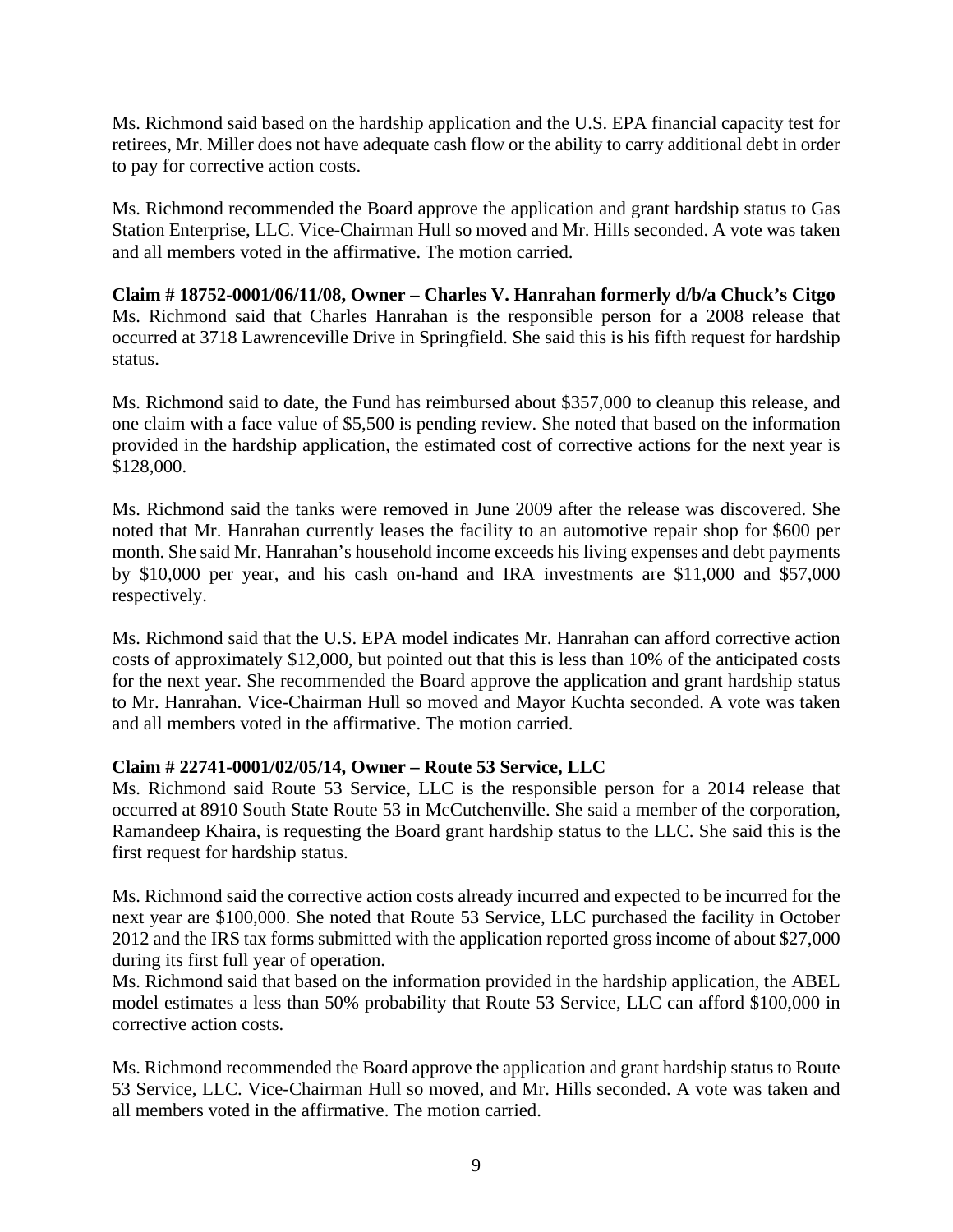## **Certificates of Coverage – Ratifications:**

Chairman Rocco called upon Ms. Richmond to present the lists of owners who have either been issued or denied a Certificate of Coverage for ratification by the Board.

Ms. Richmond said the lists behind Tabs 9 and 10 are listings of facilities that, since the June Board meeting, the owner had been issued or denied a program year 2013 or 2014 Certificate of Coverage.

Ms. Richmond said the process used to review the fee applications and issue or deny a Certificate of Coverage includes a review for completeness to determine full payment was received; financial responsibility for the deductible has been demonstrated; and, the owner has certified with his signature that he is in compliance with the State Fire Marshal's rules for the operation and maintenance of petroleum underground storage tanks. She said if these requirements are met and if the tanks existed in previous years, a certificate for the subject tanks has been issued to the owner in at least one of the prior two years, then a Certificate of Coverage is issued.

Ms. Richmond explained that if deficiencies or compliance issues are identified, notice is provided to the owner in accordance with the Board's rules. The owner is provided 30 days to respond to the notice with information to correct the deficiency or compliance issue. If correcting information is not received within this time, a determination denying the Certificate of Coverage is issued to the owner.

She said the Board's rules and the Revised Code make provisions for an appeal of the determination. Ms. Richmond said that throughout this process, the Board's staff works with the owner to correct the fee statement record and if necessary, refers the owner to BUSTR to correct the registration record.

Ms. Richmond requested the Board ratify her actions with respect to the issuance of the 2013 program year Certificates of Coverage for the 41 owners of 81 facilities included on the list behind Tab 9.

Mayor Kuchta moved to ratify the issuance of the 2013 Certificates of Coverage for the facilities listed. Vice-Chairman Hull seconded. A vote was taken and all of the members were in favor. The motion passed.

Ms. Richmond requested the Board ratify her actions with respect to the denial of the 2013 program year Certificates of Coverage for the 22 facilities included on the list behind the Tab 9 green divider page.

Vice-Chairman Hull moved to ratify the denial of the 2013 Certificates of Coverage that were listed. Mr. Geyer seconded. A vote was taken and all of the members were in favor. The motion passed.

Ms. Richmond requested the Board ratify her actions with respect to the issuance of the 2014 program year Certificates of Coverage for the 1,804 owners of 4,013 facilities included on the list behind Tab 10.